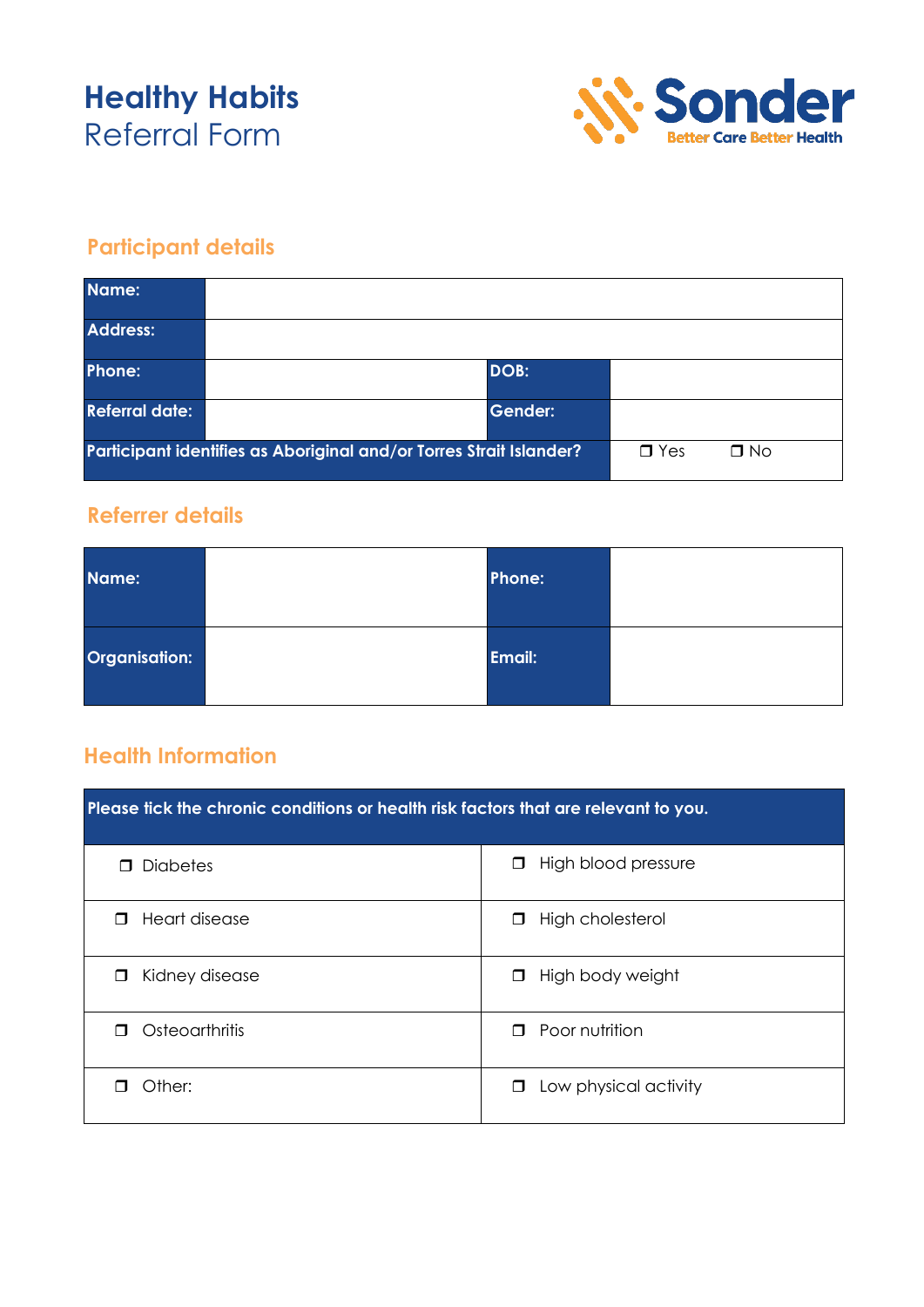**Please tick which services you are interested in:**

**G** Group nutrition classes

**O** Group exercise classes

Individual allied health visits (e.g. dietitian, exercise physiology)

 $\Box$  Individual health coaching

### **Pre-exercise screening**

| Has your medical practitioner ever told you that you have a heart<br>condition or have you ever suffered a stroke?                                                                                 | $\Box$ Yes $\Box$ No |  |  |  |
|----------------------------------------------------------------------------------------------------------------------------------------------------------------------------------------------------|----------------------|--|--|--|
| Do you ever experience unexplained pains or discomfort in your chest at<br>rest or during physical activity/exercise?                                                                              | $\Box$ Yes $\Box$ No |  |  |  |
| Do you ever feel faint, dizzy or lose balance during physical<br>activity/exercise?                                                                                                                | $\Box$ Yes $\Box$ No |  |  |  |
| Have you had an asthma attack requiring immediate medical attention at<br>any time over the last 12 months?                                                                                        | $\Box$ Yes $\Box$ No |  |  |  |
| If you have diabetes (type 1 or 2) have you had trouble controlling your<br>blood sugar (glucose) in the last 3 months?                                                                            | $\Box$ Yes $\Box$ No |  |  |  |
| Do you have any other conditions that may require special consideration<br>for you to exercise?                                                                                                    | $\Box$ Yes $\Box$ No |  |  |  |
| If you answered YES to any of the 6 questions, you will be required to seek guidance from an<br>appropriate allied health or medical practitioner prior to undertaking exercise within the Healthy |                      |  |  |  |
| Habits program.                                                                                                                                                                                    |                      |  |  |  |